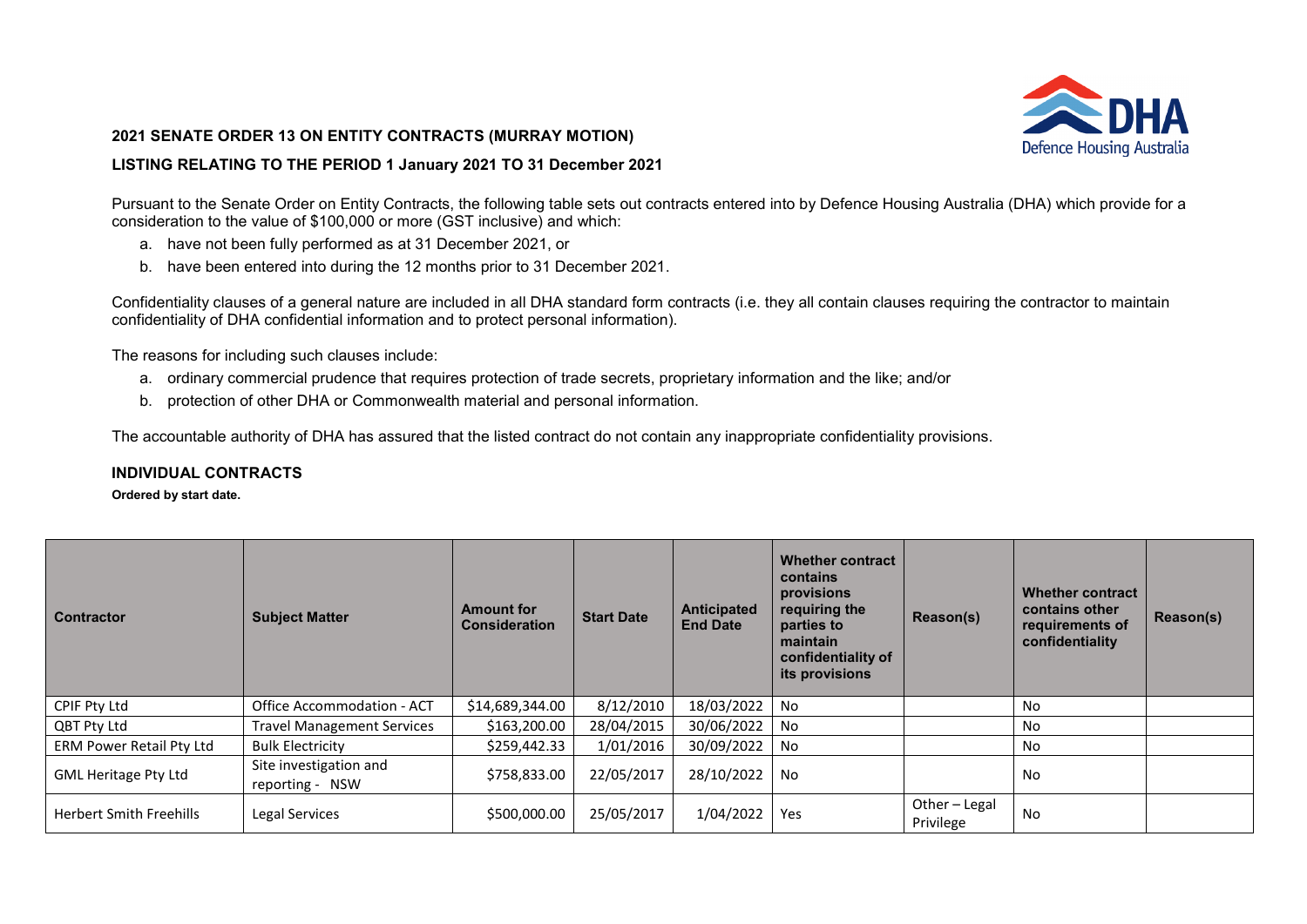| <b>Contractor</b>                                         | <b>Subject Matter</b>                               | <b>Amount for</b><br><b>Consideration</b> | <b>Start Date</b> | <b>Anticipated</b><br><b>End Date</b> | <b>Whether contract</b><br>contains<br>provisions<br>requiring the<br>parties to<br>maintain<br>confidentiality of<br>its provisions | Reason(s)                  | <b>Whether contract</b><br>contains other<br>requirements of<br>confidentiality | Reason(s) |
|-----------------------------------------------------------|-----------------------------------------------------|-------------------------------------------|-------------------|---------------------------------------|--------------------------------------------------------------------------------------------------------------------------------------|----------------------------|---------------------------------------------------------------------------------|-----------|
| <b>Complete Office Supplies</b><br>Pty Ltd                | WoAG Stationery and Office<br>Supplies              | \$522,000.00                              | 4/09/2017         | 6/09/2022                             | No                                                                                                                                   |                            | No                                                                              |           |
| Moray & Agnew Lawyers                                     | Conveyancing - QLD                                  | \$199,456.65                              | 14/09/2017        | 18/02/2023                            | No                                                                                                                                   |                            | No                                                                              |           |
| <b>Toll Transport Pty Ltd</b><br>trading as Toll Priority | Interstate Courier and<br><b>Transport Services</b> | \$147,920.00                              | 22/09/2017        | 5/06/2022                             | Yes                                                                                                                                  | Internal<br>Costing/Profit | No                                                                              |           |
| National Mailing and<br><b>Marketing Pty Limited</b>      | Warehousing and Distribution<br>services            | \$300,000.00                              | 1/10/2017         | 3/09/2022                             | No                                                                                                                                   |                            | <b>No</b>                                                                       |           |
| Ricoh                                                     | Printer devices                                     | \$276,572.31                              | 1/10/2017         | 1/10/2022                             | No                                                                                                                                   |                            | No                                                                              |           |
| <b>ACOR Consultants (QLD) Pty</b><br>Ltd                  | Civil Engineering Services -<br>QLD                 | \$909,390.98                              | 17/10/2017        | 18/08/2022                            | No                                                                                                                                   |                            | No                                                                              |           |
| Saunders Havill Group Pty<br>Ltd                          | Surveying Services - QLD                            | \$361,758.60                              | 20/10/2017        | 30/10/2024                            | No                                                                                                                                   |                            | No                                                                              |           |
| Northrop Consulting<br><b>Engineers Pty Ltd</b>           | Design and Project<br>Management - ACT              | \$315,095.00                              | 12/12/2017        | 31/01/2022                            | No                                                                                                                                   |                            | No                                                                              |           |
| Western Earth Moving Pty<br>Ltd                           | Earthworks - NSW                                    | \$8,840,059.01                            | 15/12/2017        | 30/06/2022                            | No                                                                                                                                   |                            | <b>No</b>                                                                       |           |
| <b>Urban Land Housing</b>                                 | <b>Project Sales and Marketing</b><br>Agent - NSW   | \$6,830,303.98                            | 29/01/2018        | 30/12/2022                            | No                                                                                                                                   |                            | <b>No</b>                                                                       |           |
| Craig & Rhodes Pty Ltd                                    | Surveying Services - NSW                            | \$1,579,895.68                            | 16/04/2018        | 6/04/2025                             | No                                                                                                                                   |                            | No                                                                              |           |
| The Australian Driving<br>Institute                       | Safe Driver Training                                | \$224,000.00                              | 25/06/2018        | 12/07/2022                            | <b>No</b>                                                                                                                            |                            | No                                                                              |           |
| Field Works Market<br>Research Pty Ltd                    | Telephone Surveying Market<br>Research              | \$503,405.00                              | 5/07/2018         | 5/07/2022                             | No                                                                                                                                   |                            | No                                                                              |           |
| Wisdom Learning Pty Ltd                                   | <b>Frontline Management</b><br>Training             | \$252,000.00                              | 6/07/2018         | 17/02/2022                            | No                                                                                                                                   |                            | No                                                                              |           |
| Wisdom Learning Pty Ltd                                   | Writing Skills Program                              | \$108,100.00                              | 6/08/2018         | 5/08/2022                             | No                                                                                                                                   |                            | <b>No</b>                                                                       |           |
| <b>Broadspectrum Property Pty</b><br>Ltd                  | Office Accommodation - ACT                          | \$867,332.40                              | 3/09/2018         | 31/03/2022                            | No                                                                                                                                   |                            | <b>No</b>                                                                       |           |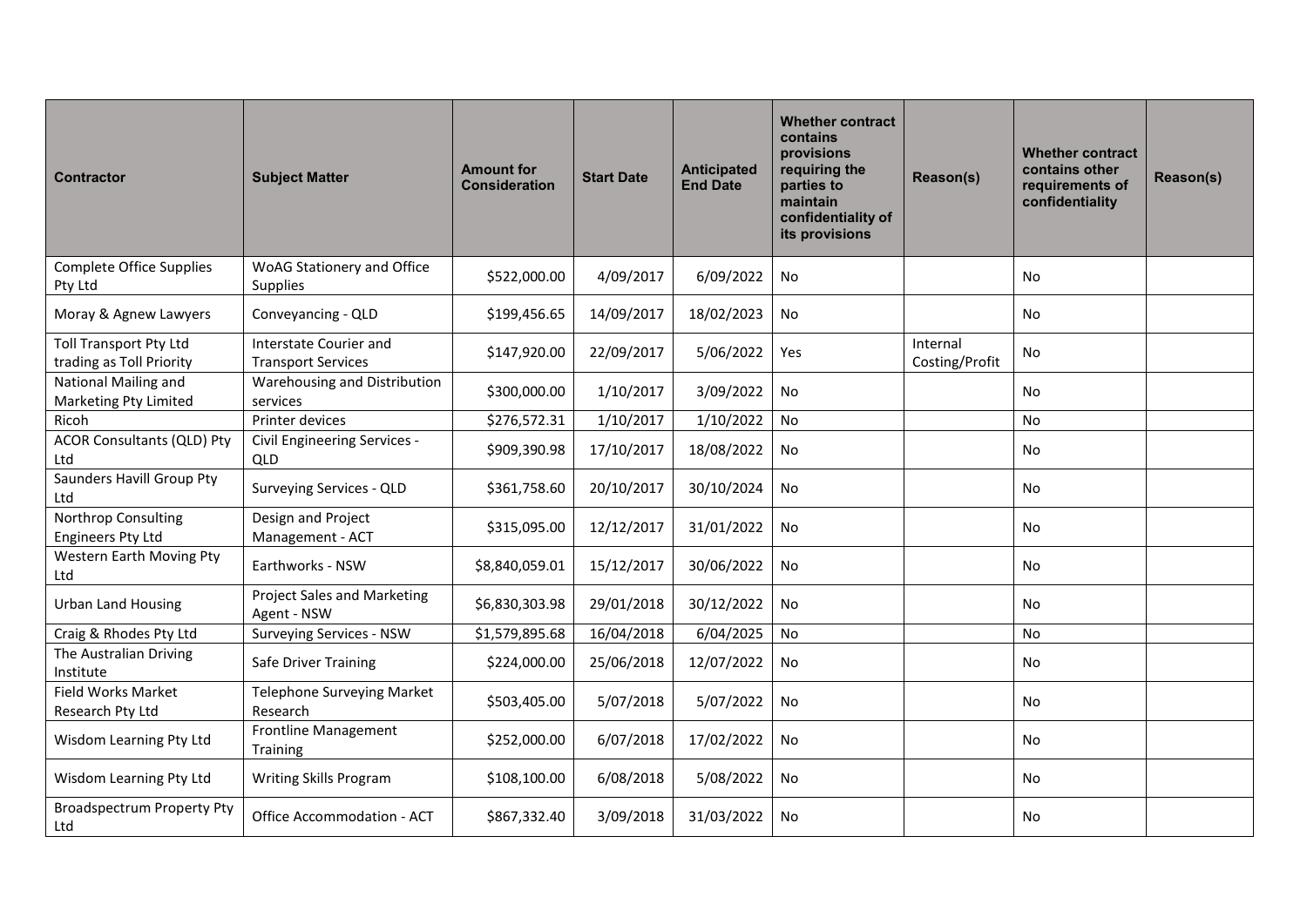| <b>Contractor</b>                                     | <b>Subject Matter</b>                       | <b>Amount for</b><br><b>Consideration</b> | <b>Start Date</b> | Anticipated<br><b>End Date</b> | <b>Whether contract</b><br>contains<br>provisions<br>requiring the<br>parties to<br>maintain<br>confidentiality of<br>its provisions | Reason(s)            | <b>Whether contract</b><br>contains other<br>requirements of<br>confidentiality | Reason(s)                  |
|-------------------------------------------------------|---------------------------------------------|-------------------------------------------|-------------------|--------------------------------|--------------------------------------------------------------------------------------------------------------------------------------|----------------------|---------------------------------------------------------------------------------|----------------------------|
| Canberra Red                                          | Sales & Marketing Agent - ACT               | \$834,277.14                              | 18/09/2018        | 30/06/2024                     | <b>No</b>                                                                                                                            |                      | <b>No</b>                                                                       |                            |
| Harris Real Estate Pty Ltd                            | Sales & Marketing - SA                      | \$504,874.50                              | 29/10/2018        | 30/04/2023                     | No                                                                                                                                   |                      | <b>No</b>                                                                       |                            |
| <b>Territory Weed</b><br>Management Pty Ltd           | Weed Management - NT                        | \$121,000.00                              | 21/11/2018        | 14/04/2022                     | No                                                                                                                                   |                      | No                                                                              |                            |
| The Expert Client Pty<br>Limited t/a Tait Waddington  | Concept Masterplan - ACT                    | \$348,447.00                              | 21/11/2018        | 14/04/2022                     | No                                                                                                                                   |                      | No                                                                              |                            |
| Audience Group Pty Ltd                                | Media and creative services -<br><b>QLD</b> | \$860,656.18                              | 14/01/2019        | 31/10/2024                     | No                                                                                                                                   |                      | No                                                                              |                            |
| Damasa Pty Ltd                                        | Office Accommodation -<br>Wagga - NSW       | \$171,108.93                              | 7/02/2019         | 7/02/2022                      | No                                                                                                                                   |                      | <b>No</b>                                                                       |                            |
| <b>Earl James and Associates</b>                      | Surveyor - NT                               | \$683,480.00                              | 15/02/2019        | 30/06/2027                     | No                                                                                                                                   |                      | No                                                                              |                            |
| <b>Oliver Hume Real Estate</b><br>Group (QLD) Pty Ltd | Sales & Marketing - QLD                     | \$1,049,895.00                            | 20/02/2019        | 1/03/2022                      | No                                                                                                                                   |                      | <b>No</b>                                                                       |                            |
| Indesco Pty Itd                                       | Civil Design Engineer - NSW                 | \$116,875.00                              | 19/03/2019        | 15/12/2022                     | No                                                                                                                                   |                      | No                                                                              |                            |
| Regal Innovations Pty Ltd                             | Landscaping - Schofields -<br><b>NSW</b>    | \$3,289,625.67                            | 27/03/2019        | 29/07/2022                     | No                                                                                                                                   |                      | No                                                                              |                            |
| Shadforth Civil Pty Ltd                               | Civil Construction - QLD                    | \$3,452,199.16                            | 26/04/2019        | 19/04/2022                     | <b>No</b>                                                                                                                            |                      | No                                                                              |                            |
| PMSC Pty Ltd                                          | Office Accommodation - VIC                  | \$1,255,848.00                            | 7/05/2019         | 6/05/2022                      | No                                                                                                                                   |                      | <b>No</b>                                                                       |                            |
| Swell Design Group                                    | <b>Creative Services - ACT</b>              | \$185,726.20                              | 8/05/2019         | 31/12/2022                     | No                                                                                                                                   |                      | No                                                                              |                            |
| <b>HWL Ebsworth Lawyers</b>                           | Conveyancing Services - QLD                 | \$186,723.97                              | 10/05/2019        | 10/05/2022                     | No                                                                                                                                   |                      | No                                                                              |                            |
| PeopleStreme Pty Ltd                                  | Performance Management<br>System            | \$222,750.00                              | 13/05/2019        | 14/05/2022                     | Yes                                                                                                                                  | <b>Trade Secrets</b> | Yes                                                                             | Internal<br>Costing/Profit |
| Craig & Rhodes Pty Ltd                                | <b>Urban Planning - NSW</b>                 | \$252,340.00                              | 21/05/2019        | 13/03/2022                     | No                                                                                                                                   |                      | No                                                                              |                            |
| Western Earth Moving Pty<br>Ltd                       | Civil Works - NSW                           | \$10,764,521.30                           | 12/07/2019        | 31/01/2022                     | No                                                                                                                                   |                      | No                                                                              |                            |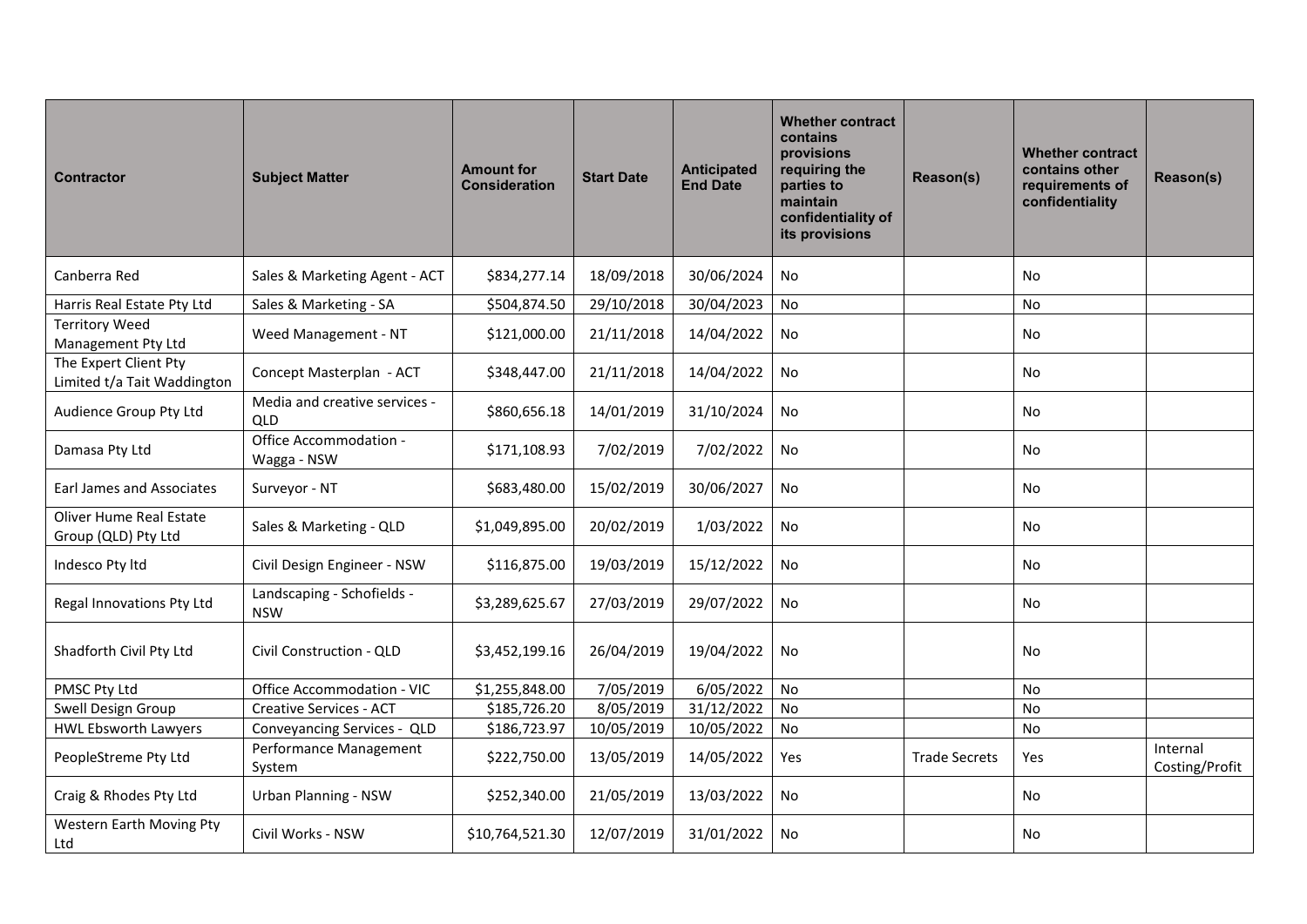| <b>Contractor</b>                                                                      | <b>Subject Matter</b>                                     | <b>Amount for</b><br><b>Consideration</b> | <b>Start Date</b> | <b>Anticipated</b><br><b>End Date</b> | <b>Whether contract</b><br>contains<br>provisions<br>requiring the<br>parties to<br>maintain<br>confidentiality of<br>its provisions | Reason(s) | <b>Whether contract</b><br>contains other<br>requirements of<br>confidentiality | Reason(s) |
|----------------------------------------------------------------------------------------|-----------------------------------------------------------|-------------------------------------------|-------------------|---------------------------------------|--------------------------------------------------------------------------------------------------------------------------------------|-----------|---------------------------------------------------------------------------------|-----------|
| Shadforth Civil Pty Ltd                                                                | Civil and Electrical Works -<br>QLD                       | \$6,995,082.77                            | 19/07/2019        | 30/06/2022                            | No                                                                                                                                   |           | <b>No</b>                                                                       |           |
| Simple Integrated Marketing                                                            | <b>Creative Services - SA</b>                             | \$480,329.00                              | 24/07/2019        | 31/12/2022                            | No                                                                                                                                   |           | No                                                                              |           |
| Jones Lang LaSalle Advisory<br>Services Pty Ltd                                        | <b>Annual Valuation Services</b>                          | \$5,490,000.00                            | 29/08/2019        | 28/08/2022                            | No                                                                                                                                   |           | No                                                                              |           |
| Murphy Builders Qld Pty Ltd                                                            | Construction - NSW                                        | \$10,090,313.07                           | 3/09/2019         | 29/07/2022                            | No                                                                                                                                   |           | No                                                                              |           |
| <b>Bishop Outdoor Advertising</b><br>Pty Ltd                                           | Marketing and Advertising -<br><b>QLD</b>                 | \$111,017.50                              | 30/09/2019        | 26/09/2022                            | No                                                                                                                                   |           | No                                                                              |           |
| Craig & Rhodes Pty Ltd                                                                 | <b>Engineering Design and</b><br>Project Management - NSW | \$1,990,136.50                            | 25/10/2019        | 30/12/2022                            | <b>No</b>                                                                                                                            |           | No                                                                              |           |
| <b>Grogan Nominees Pty Ltd</b><br>trading as Dethridge Groves<br>Real Estate           | Sales and Marketing - WA                                  | \$1,472,339.00                            | 2/01/2020         | 20/01/2023                            | No                                                                                                                                   |           | <b>No</b>                                                                       |           |
| <b>Oliver Hume Real Estate</b><br>Group (QLD) Pty Ltd                                  | Sales & Marketing - QLD                                   | \$229,737.75                              | 27/01/2020        | 31/01/2022                            | No                                                                                                                                   |           | <b>No</b>                                                                       |           |
| G1 DHA Pty Ltd as Trustee<br>for the G1 DHA Unit Trust                                 | Office Accommodation - ACT                                | \$50,805,483.30                           | 28/01/2020        | 28/02/2037                            | No                                                                                                                                   |           | <b>No</b>                                                                       |           |
| Turner & Townsend Pty Ltd                                                              | <b>Quantity Surveying Services</b>                        | \$363,300.00                              | 30/01/2020        | 30/01/2022                            | <b>No</b>                                                                                                                            |           | No                                                                              |           |
| <b>Cirrus Correct</b><br>Communications (ACT) Pty<br>Ltd                               | <b>ICT Services</b>                                       | \$1,148,620.75                            | 27/03/2020        | 27/03/2023                            | No                                                                                                                                   |           | No                                                                              |           |
| For Pleasure Pty Ltd atft<br>BT29 Unit Trust T/A L J<br><b>Hooker Commercial Perth</b> | Sales & Marketing - WA                                    | \$152,549.00                              | 3/04/2020         | 30/06/2022                            | No                                                                                                                                   |           | <b>No</b>                                                                       |           |
| <b>UnderCover Landscapes Pty</b><br>Ltd                                                | <b>Vegetation Management Plan</b><br>- NSW                | \$752,239.79                              | 20/04/2020        | 19/04/2025                            | No                                                                                                                                   |           | <b>No</b>                                                                       |           |
| AAPT                                                                                   | <b>Internet Services</b>                                  | \$302,016.64                              | 30/04/2020        | 30/04/2022                            | No                                                                                                                                   |           | <b>No</b>                                                                       |           |
| Jacobs Group (Australia) Pty<br>Ltd                                                    | <b>Remediation Action Plan -</b><br><b>NSW</b>            | \$1,152,492.00                            | 11/05/2020        | 30/09/2023                            | No                                                                                                                                   |           | <b>No</b>                                                                       |           |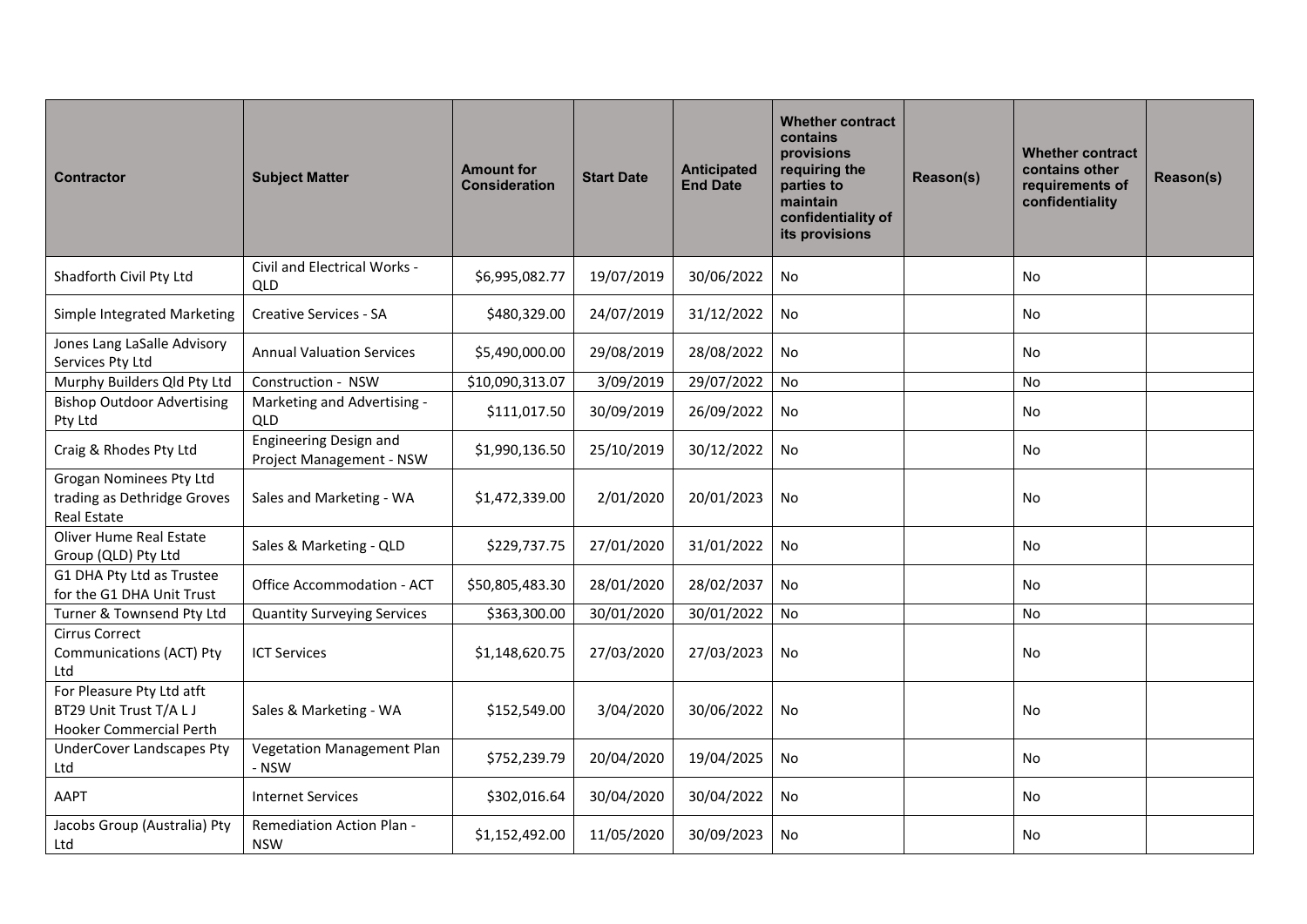| <b>Contractor</b>                                        | <b>Subject Matter</b>                                       | <b>Amount for</b><br><b>Consideration</b> | <b>Start Date</b> | <b>Anticipated</b><br><b>End Date</b> | <b>Whether contract</b><br>contains<br>provisions<br>requiring the<br>parties to<br>maintain<br>confidentiality of<br>its provisions | Reason(s)            | <b>Whether contract</b><br>contains other<br>requirements of<br>confidentiality | Reason(s)                  |
|----------------------------------------------------------|-------------------------------------------------------------|-------------------------------------------|-------------------|---------------------------------------|--------------------------------------------------------------------------------------------------------------------------------------|----------------------|---------------------------------------------------------------------------------|----------------------------|
| Regal Innovations Pty Ltd                                | Landscaping - Schofields -<br><b>NSW</b>                    | \$268,841.23                              | 28/05/2020        | 28/10/2022                            | No                                                                                                                                   |                      | No.                                                                             |                            |
| Contact 121 Pty Ltd                                      | After Hours Contact Centre<br>Services                      | \$737,500.00                              | 1/06/2020         | 31/08/2023                            | No                                                                                                                                   |                      | No                                                                              |                            |
| <b>Wolter Consulting Group</b>                           | Internal Surveying Services -<br>QLD                        | \$101,130.45                              | 8/06/2020         | 7/09/2022                             | No                                                                                                                                   |                      | No                                                                              |                            |
| Beechwood Homes (NSW)<br>Pty Ltd                         | Design and Construction -<br><b>NSW</b>                     | \$5,628,100.60                            | 12/06/2020        | 5/02/2022                             | No                                                                                                                                   |                      | No                                                                              |                            |
| PageUp                                                   | <b>Recruitment System</b>                                   | \$373,230.00                              | 12/06/2020        | 11/06/2023                            | Yes                                                                                                                                  | <b>Trade Secrets</b> | Yes                                                                             | Internal<br>Costing/Profit |
| <b>Australian Heritage</b><br>Restorations               | Upgrade works - NSW                                         | \$886,754.46                              | 23/06/2020        | 16/04/2022                            | No                                                                                                                                   |                      | No                                                                              |                            |
| Hertz                                                    | <b>WoAG Travel Arrangement -</b><br>Domestic Vehicle Rental | \$133,000.00                              | 28/06/2020        | 30/06/2023                            | No                                                                                                                                   |                      | No                                                                              |                            |
| Lonergan Surveying Pty Ltd                               | Project Surveyor - ACT                                      | \$256,289.00                              | 30/06/2020        | 30/06/2023                            | No                                                                                                                                   |                      | No                                                                              |                            |
| Moray & Agnew Lawyers                                    | <b>Conveyancing Services - NSW</b>                          | \$142,500.00                              | 30/06/2020        | 30/06/2022                            | No                                                                                                                                   |                      | No                                                                              |                            |
| <b>Heard Agency</b>                                      | Creative Agency Services -<br><b>NSW</b>                    | \$189,109.23                              | 1/07/2020         | 30/06/2022                            | No                                                                                                                                   |                      | No                                                                              |                            |
| <b>Cirrus Correct</b><br>Communications (ACT) Pty<br>Ltd | <b>ICT Services</b>                                         | \$748,386.65                              | 20/07/2020        | 20/07/2023                            | No                                                                                                                                   |                      | No                                                                              |                            |
| Sutherland Group                                         | Civil Landscaping - WA                                      | \$147,495.14                              | 27/07/2020        | 12/06/2022                            | <b>No</b>                                                                                                                            |                      | No                                                                              |                            |
| <b>BAE Systems Applied</b><br>Intelligence Pty Limited   | <b>Cyber Security Managed</b><br>Services                   | \$1,538,874.15                            | 3/08/2020         | 3/08/2022                             | No.                                                                                                                                  |                      | No                                                                              |                            |
| Steed Surveyors and Land<br><b>Divisions</b>             | Surveyor - SA                                               | \$127,436.00                              | 6/08/2020         | 6/08/2022                             | No                                                                                                                                   |                      | <b>No</b>                                                                       |                            |
| Murphy Builders Qld Pty Ltd                              | Design and Construction - Qld                               | \$8,059,945.33                            | 25/08/2020        | 3/06/2022                             | No                                                                                                                                   |                      | No                                                                              |                            |
| <b>Golding Contractors Pty Ltd</b>                       | Civil Construction - QLD                                    | \$2,582,854.53                            | 1/09/2020         | 1/12/2022                             | No                                                                                                                                   |                      | No                                                                              |                            |
| Craig & Rhodes Pty Ltd                                   | <b>Consultancy Services - NSW</b>                           | \$270,110.00                              | 14/09/2020        | 30/06/2024                            | No                                                                                                                                   |                      | No                                                                              |                            |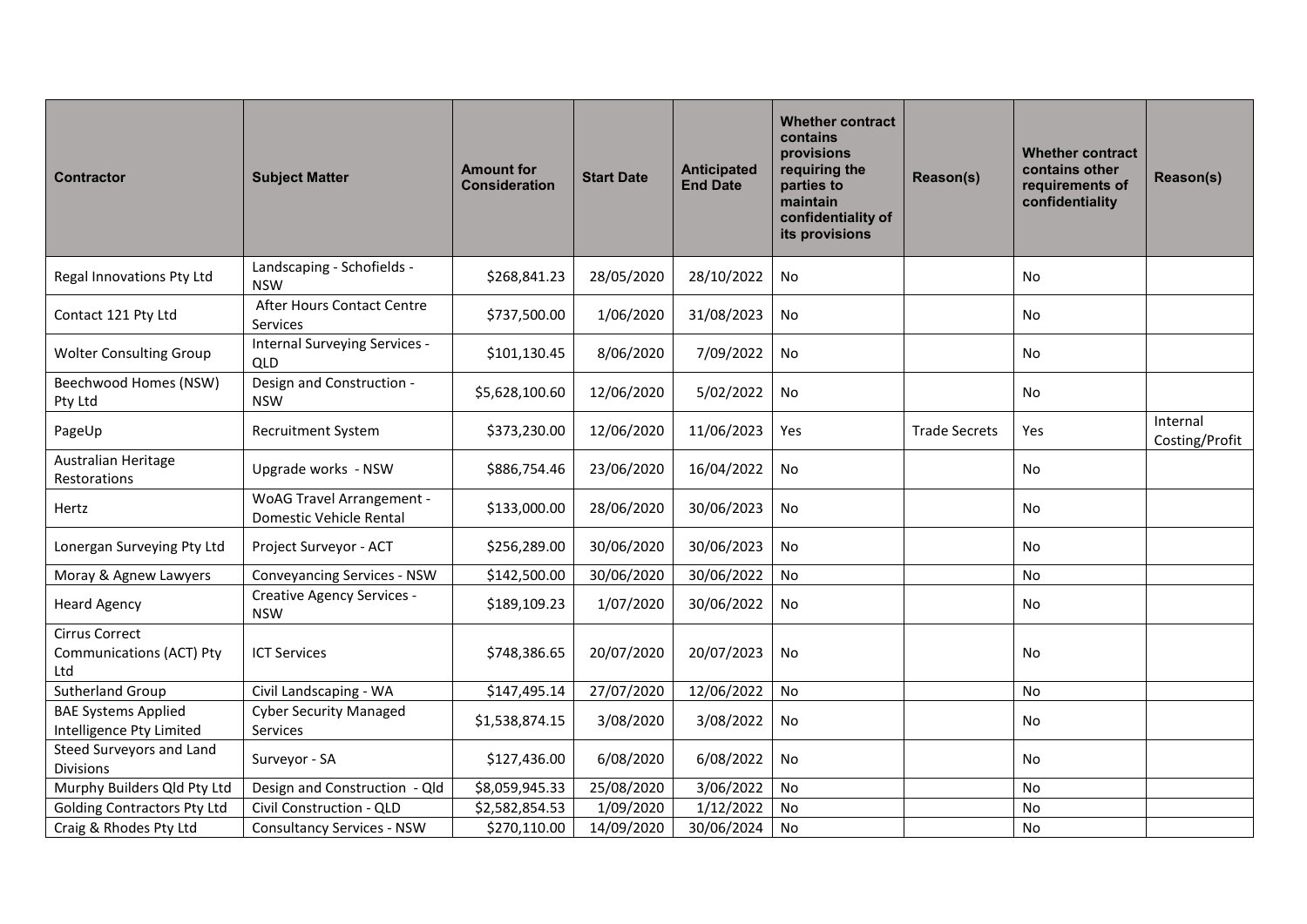| <b>Contractor</b>                                                                      | <b>Subject Matter</b>                                | <b>Amount for</b><br><b>Consideration</b> | <b>Start Date</b> | Anticipated<br><b>End Date</b> | <b>Whether contract</b><br>contains<br>provisions<br>requiring the<br>parties to<br>maintain<br>confidentiality of<br>its provisions | Reason(s) | <b>Whether contract</b><br>contains other<br>requirements of<br>confidentiality | Reason(s) |
|----------------------------------------------------------------------------------------|------------------------------------------------------|-------------------------------------------|-------------------|--------------------------------|--------------------------------------------------------------------------------------------------------------------------------------|-----------|---------------------------------------------------------------------------------|-----------|
| Interface Landscapes Pty Ltd                                                           | Landscaping - QLD                                    | \$145,272.87                              | 21/09/2020        | 1/09/2022                      | No                                                                                                                                   |           | No                                                                              |           |
| <b>AOT</b>                                                                             | <b>WoAG Travel Arrangement -</b><br>Accommodation    | \$1,500,000.00                            | 1/10/2020         | 30/06/2023                     | No                                                                                                                                   |           | No                                                                              |           |
| For Pleasure Pty Ltd atft<br>BT29 Unit Trust T/A L J<br><b>Hooker Commercial Perth</b> | Sales and Marketing - WA                             | \$143,140.00                              | 1/10/2020         | 31/12/2022                     | No                                                                                                                                   |           | <b>No</b>                                                                       |           |
| <b>Undercover Landscapes Pty</b><br>Ltd                                                | Estate Maintenance - QLD                             | \$581,613.08                              | 1/10/2020         | 14/01/2026                     | No                                                                                                                                   |           | <b>No</b>                                                                       |           |
| ADW Johnson                                                                            | Design & Construct - NSW                             | \$684,187.90                              | 6/10/2020         | 25/09/2025                     | No                                                                                                                                   |           | <b>No</b>                                                                       |           |
| Audience Group Pty Ltd                                                                 | Media and creative services -<br>QLD                 | \$225,603.33                              | 6/10/2020         | 6/10/2022                      | No                                                                                                                                   |           | <b>No</b>                                                                       |           |
| Devcon Civil Pty Ltd                                                                   | Civil Works - NSW                                    | \$173,318.75                              | 12/10/2020        | 30/06/2022                     | No                                                                                                                                   |           | <b>No</b>                                                                       |           |
| Group One Pty Ltd                                                                      | Civil Works - ACT                                    | \$4,528,694.31                            | 20/10/2020        | 24/03/2022                     | No                                                                                                                                   |           | No                                                                              |           |
| Delta Pty Ltd (ABN:<br>67007069794)                                                    | Civil Works - SA                                     | \$4,268,485.33                            | 29/10/2020        | 22/04/2022                     | No                                                                                                                                   |           | No                                                                              |           |
| MLP Co Pty Ltd                                                                         | <b>Upgrade Works - NSW</b>                           | \$495,114.25                              | 2/11/2020         | 18/02/2022                     | No                                                                                                                                   |           | <b>No</b>                                                                       |           |
| Abode New Homes Pty Ltd                                                                | Design and Construction - NT                         | \$4,507,082.00                            | 12/11/2020        | 24/06/2022                     | No                                                                                                                                   |           | <b>No</b>                                                                       |           |
| Proton Dynamics Pty Ltd                                                                | Development Management<br>Services - ACT             | \$1,229,713.10                            | 18/11/2020        | 31/12/2022                     | No                                                                                                                                   |           | No                                                                              |           |
| CharterTech                                                                            | <b>Corporate Financial Forecast</b><br>Model Rebuild | \$360,000.00                              | 20/11/2020        | 31/03/2022                     | No                                                                                                                                   |           | No                                                                              |           |
| Unique Building Services Pty<br>Ltd                                                    | Upgrade - Puckapunyal - VIC                          | \$561,730.40                              | 23/11/2020        | 9/04/2022                      | No                                                                                                                                   |           | No                                                                              |           |
| Hall Contracting Pty Ltd                                                               | Civil Works - QLD                                    | \$3,523,558.19                            | 30/11/2020        | 5/01/2023                      | No                                                                                                                                   |           | No                                                                              |           |
| Fyfe PTY LTD                                                                           | Civil Engineer - SA                                  | \$180,332.90                              | 1/12/2020         | 29/11/2024                     | No                                                                                                                                   |           | No                                                                              |           |
| PBS Building (ACT) Pty Ltd                                                             | Upgrade - ACT                                        | \$494,986.09                              | 3/12/2020         | 9/01/2022                      | No                                                                                                                                   |           | <b>No</b>                                                                       |           |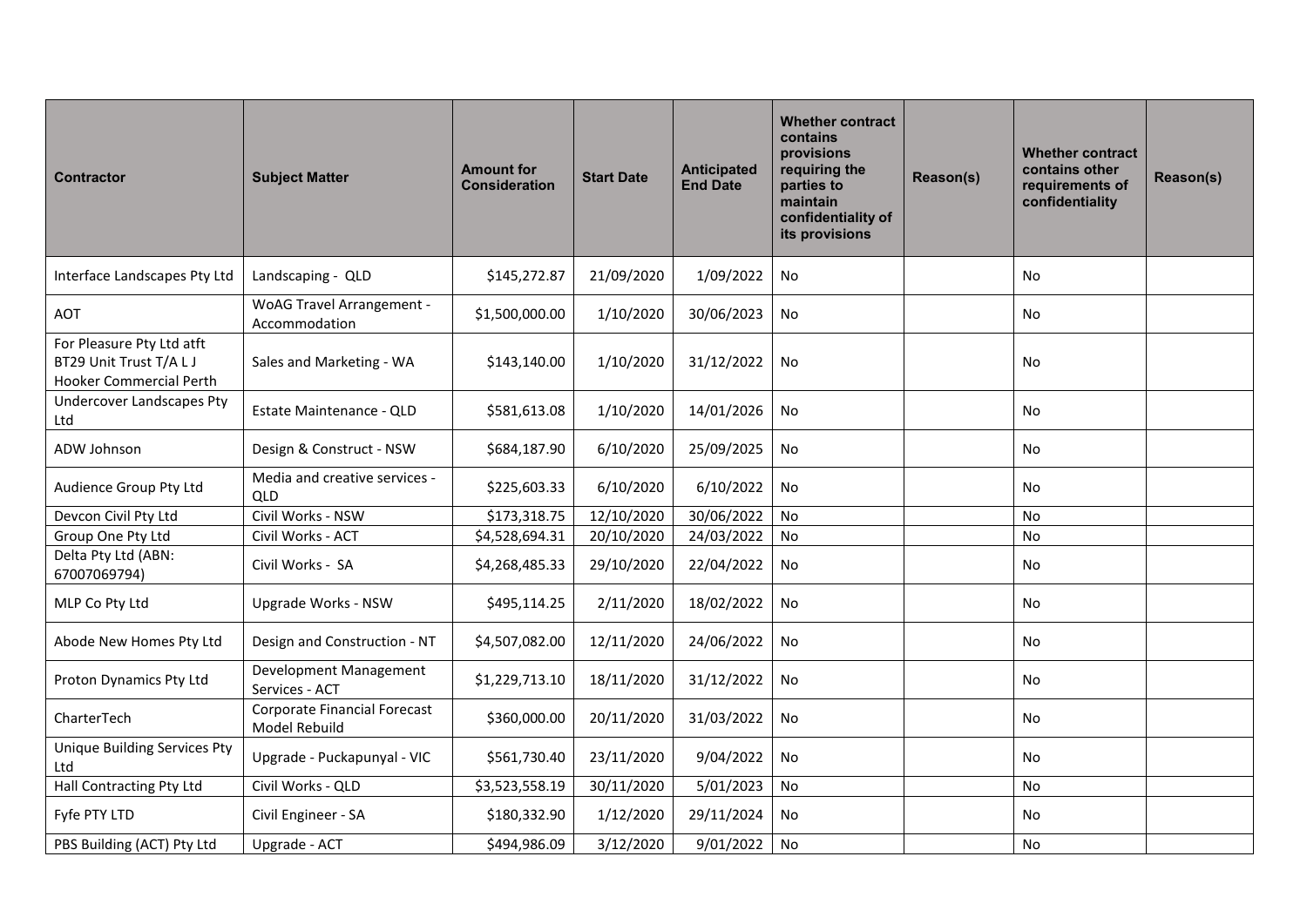| <b>Contractor</b>                                  | <b>Subject Matter</b>                           | <b>Amount for</b><br><b>Consideration</b> | <b>Start Date</b> | <b>Anticipated</b><br><b>End Date</b> | <b>Whether contract</b><br>contains<br>provisions<br>requiring the<br>parties to<br>maintain<br>confidentiality of<br>its provisions | Reason(s)                  | <b>Whether contract</b><br>contains other<br>requirements of<br>confidentiality | Reason(s)            |
|----------------------------------------------------|-------------------------------------------------|-------------------------------------------|-------------------|---------------------------------------|--------------------------------------------------------------------------------------------------------------------------------------|----------------------------|---------------------------------------------------------------------------------|----------------------|
| Yellow Edge Pty Ltd                                | Leadership Development<br>Program               | \$258,610.00                              | 7/12/2020         | 6/12/2022                             | <b>Yes</b>                                                                                                                           | Internal<br>Costing/Profit | No                                                                              |                      |
| <b>Recruitment Hive</b>                            | Labour Hire - Test Analyst                      | \$250,468.80                              | 4/01/2021         | 3/01/2022                             | No                                                                                                                                   |                            | <b>No</b>                                                                       |                      |
| Beechwood Homes (NSW)<br>Pty Ltd                   | Design and Construction -<br><b>NSW</b>         | \$3,916,059.46                            | 11/01/2021        | 28/02/2022                            | <b>No</b>                                                                                                                            |                            | No                                                                              |                      |
| MJH Multi Pty Ltd                                  | Design & Construction - NSW                     | \$2,187,180.50                            | 18/01/2021        | 7/04/2022                             | <b>No</b>                                                                                                                            |                            | No                                                                              |                      |
| <b>Recruitment Hive</b>                            | Labour Hire - Storage<br>Administrator          | \$242,000.00                              | 18/01/2021        | 17/01/2022                            | No                                                                                                                                   |                            | No                                                                              |                      |
| <b>Recruitment Hive</b>                            | Labour Hire - Business Analyst                  | \$290,552.00                              | 27/01/2021        | 26/01/2022                            | No                                                                                                                                   |                            | No                                                                              |                      |
| Tovey Shearwood Pty Ltd<br>trading as Creative ADM | Creative Agency - WA                            | \$207,167.50                              | 29/01/2021        | 31/12/2022                            | No                                                                                                                                   |                            | No                                                                              |                      |
| PBS Building (ACT) Pty Ltd                         | Upgrade - ACT                                   | \$484,441.80                              | 8/02/2021         | 12/02/2022                            | No                                                                                                                                   |                            | <b>No</b>                                                                       |                      |
| Oliver Hume Real Estate<br>Group (QLD) Pty Ltd     | Sales and Marketing - QLD                       | \$353,560.00                              | 11/02/2021        | 31/10/2022                            | No                                                                                                                                   |                            | No                                                                              |                      |
| <b>Recruitment Hive</b>                            | Labour Hire - .NET Developer                    | \$311,571.20                              | 15/02/2021        | 30/06/2022                            | No                                                                                                                                   |                            | No                                                                              |                      |
| <b>Recruitment Hive</b>                            | Labour Hire - Infrastructure<br>Project Manager | \$271,040.00                              | 17/02/2021        | 16/02/2022                            | <b>No</b>                                                                                                                            |                            | No                                                                              |                      |
| Group 10 Consulting Pty Ltd                        | <b>Advisory Services</b>                        | \$162,965.00                              | 22/02/2021        | 22/02/2022                            | Yes                                                                                                                                  | <b>Trade Secrets</b>       | Yes                                                                             | <b>Trade Secrets</b> |
| Moray & Agnew Lawyers                              | Conveyancing - NSW                              | \$355,897.50                              | 22/02/2021        | 30/12/2022                            | No                                                                                                                                   |                            | <b>No</b>                                                                       |                      |
| Campaign Edge Sprout                               | Creative Services Agency - NT                   | \$359,512.64                              | 25/02/2021        | 25/02/2023                            | No                                                                                                                                   |                            | <b>No</b>                                                                       |                      |
| Dale Air Pty Ltd                                   | Air-conditioning Project-VIC                    | \$1,869,676.40                            | 1/03/2021         | 2/03/2022                             | No                                                                                                                                   |                            | <b>No</b>                                                                       |                      |
| Griffin Legal Pty Ltd                              | Privacy related advisory<br>services            | \$250,000.00                              | 1/03/2021         | 28/01/2023                            | Yes                                                                                                                                  | Internal<br>Costing/Profit | No                                                                              |                      |
| Informatech Pty Ltd                                | Labour Hire - Linux Database<br>Administrator   | \$337,600.00                              | 1/03/2021         | 28/02/2022                            | <b>No</b>                                                                                                                            |                            | No                                                                              |                      |
| Unique Building Services Pty<br>Ltd                | Upgrade - Puckapunyal - VIC                     | \$384,302.05                              | 1/03/2021         | 13/08/2022                            | No                                                                                                                                   |                            | No                                                                              |                      |
| <b>Chase Construction ACT Pty</b><br>Ltd           | Design & Construction - ACT                     | \$7,793,179.51                            | 3/03/2021         | 28/02/2022                            | <b>No</b>                                                                                                                            |                            | <b>No</b>                                                                       |                      |
| ILP Pty Ltd                                        | Major Upgrade - NSW                             | \$185,273.00                              | 8/03/2021         | 2/07/2022                             | No                                                                                                                                   |                            | <b>No</b>                                                                       |                      |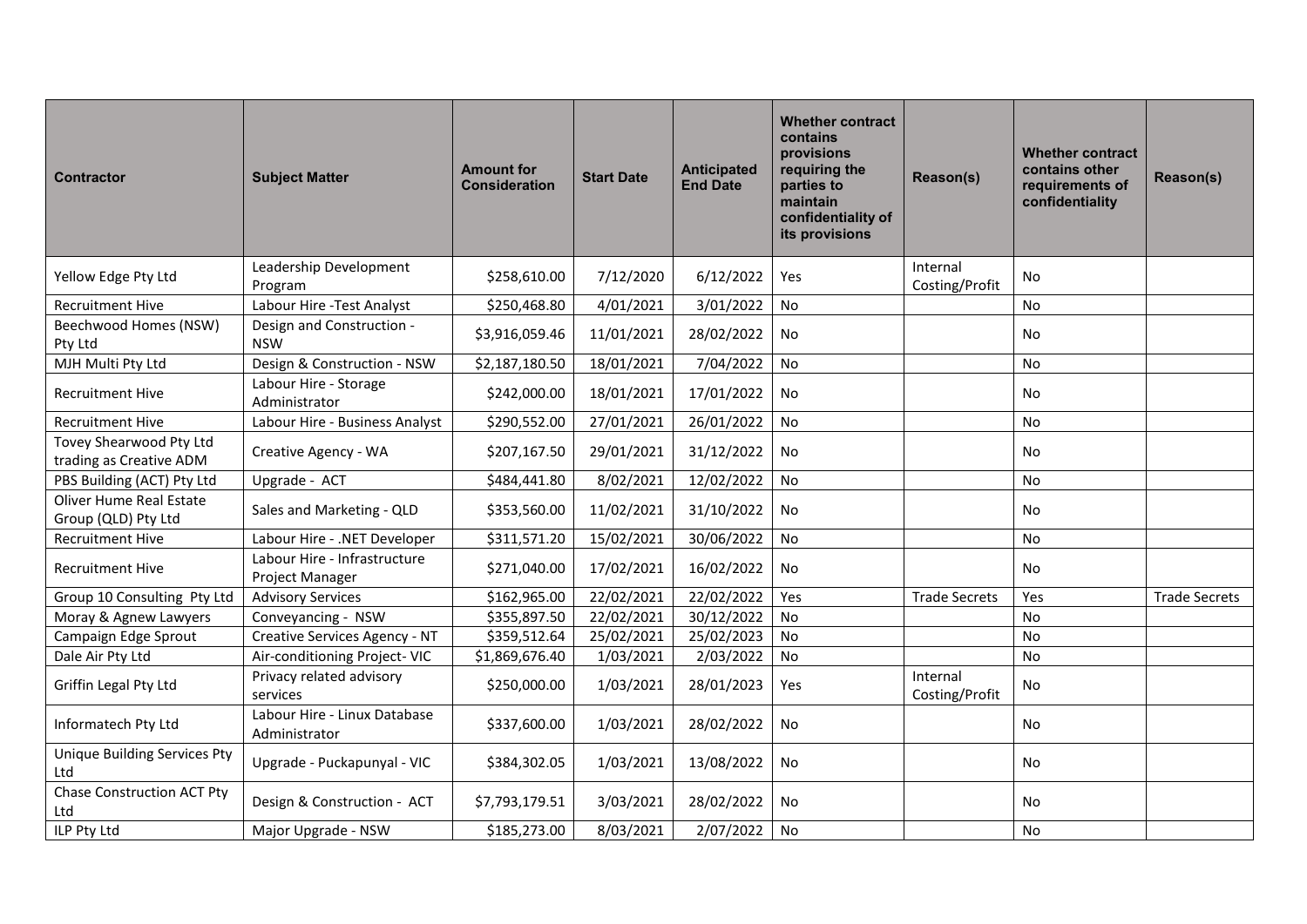| <b>Contractor</b>                                               | <b>Subject Matter</b>                               | <b>Amount for</b><br><b>Consideration</b> | <b>Start Date</b> | Anticipated<br><b>End Date</b> | <b>Whether contract</b><br>contains<br>provisions<br>requiring the<br>parties to<br>maintain<br>confidentiality of<br>its provisions | Reason(s) | <b>Whether contract</b><br>contains other<br>requirements of<br>confidentiality | Reason(s) |
|-----------------------------------------------------------------|-----------------------------------------------------|-------------------------------------------|-------------------|--------------------------------|--------------------------------------------------------------------------------------------------------------------------------------|-----------|---------------------------------------------------------------------------------|-----------|
| Northrop Consulting<br><b>Engineers Pty Ltd</b>                 | Engineering Design - ACT                            | \$150,992.00                              | 13/03/2021        | 31/01/2023                     | No                                                                                                                                   |           | No                                                                              |           |
| KF Townsville Pty Ltd trading<br>as Knight Frank                | Sales & Marketing - QLD                             | \$201,752.00                              | 15/03/2021        | 15/03/2022                     | No                                                                                                                                   |           | No                                                                              |           |
| <b>Unique Building Services Pty</b><br>Ltd                      | Upgrade - Puckapunyal - VIC                         | \$251,808.26                              | 15/03/2021        | 23/12/2022                     | No                                                                                                                                   |           | <b>No</b>                                                                       |           |
| O'Donohue First National                                        | Sales and Marketing - NT                            | \$973,383.00                              | 17/03/2021        | 30/09/2022                     | No                                                                                                                                   |           | No                                                                              |           |
| Pacific Facility Services Pty<br>Ltd                            | <b>Cleaning Services</b>                            | \$465,957.23                              | 17/03/2021        | 16/03/2022                     | No                                                                                                                                   |           | No                                                                              |           |
| Toolijooa Pty Ltd                                               | <b>Bush Regeneration &amp;</b><br>Restoration - NSW | \$176,160.07                              | 22/03/2021        | 22/03/2027                     | No                                                                                                                                   |           | <b>No</b>                                                                       |           |
| Ramboll Australia Pty Ltd                                       | Validation Works - NSW                              | \$550,165.00                              | 25/03/2021        | 31/03/2022                     | No                                                                                                                                   |           | <b>No</b>                                                                       |           |
| TechnologyOne Limited                                           | <b>ICT Technology One Services</b>                  | \$281,545.18                              | 30/03/2021        | 29/03/2022                     | <b>No</b>                                                                                                                            |           | No                                                                              |           |
| Datacom                                                         | Software Support                                    | \$106,000.00                              | 31/03/2021        | 31/03/2022                     | No                                                                                                                                   |           | <b>No</b>                                                                       |           |
| Devcon Civil Contracting Pty<br>Ltd                             | Civil Works - NSW                                   | \$4,794,849.57                            | 31/03/2021        | 31/08/2022                     | No                                                                                                                                   |           | No                                                                              |           |
| Western Earthmoving Pty<br>Ltd                                  | Civil Works - NSW                                   | \$2,359,959.65                            | 1/04/2021         | 30/06/2023                     | No                                                                                                                                   |           | No                                                                              |           |
| <b>MTP Services</b>                                             | Labour Hire - Systems<br>Engineer                   | \$309,760.00                              | 3/04/2021         | 3/04/2022                      | <b>No</b>                                                                                                                            |           | No                                                                              |           |
| FNG Group Pty Ltd                                               | Upgrade - Puckapunyal - VIC                         | \$399,007.30                              | 12/04/2021        | 30/07/2022                     | No                                                                                                                                   |           | No                                                                              |           |
| FNG Group Pty Ltd                                               | Upgrade - Puckapunyal - VIC                         | \$254,470.54                              | 12/04/2021        | 11/08/2022                     | No                                                                                                                                   |           | No                                                                              |           |
| Hays Specialist Recruitment                                     | Labour Hire - Senior Tax<br>Accountant              | \$134,940.00                              | 12/04/2021        | 28/01/2022                     | No                                                                                                                                   |           | No                                                                              |           |
| The Expert Client Pty<br>Limited trading as Tait<br>Network P/L | Upgrade - ACT                                       | \$103,215.84                              | 12/04/2021        | 22/07/2022                     | No                                                                                                                                   |           | No                                                                              |           |
| Universal McCann                                                | Media/Advertising                                   | \$326,420.00                              | 13/04/2021        | 13/04/2022                     | No                                                                                                                                   |           | <b>No</b>                                                                       |           |
| Universal McCann                                                | Media/Advertising                                   | \$533,000.00                              | 14/04/2021        | 13/04/2022                     | No                                                                                                                                   |           | No                                                                              |           |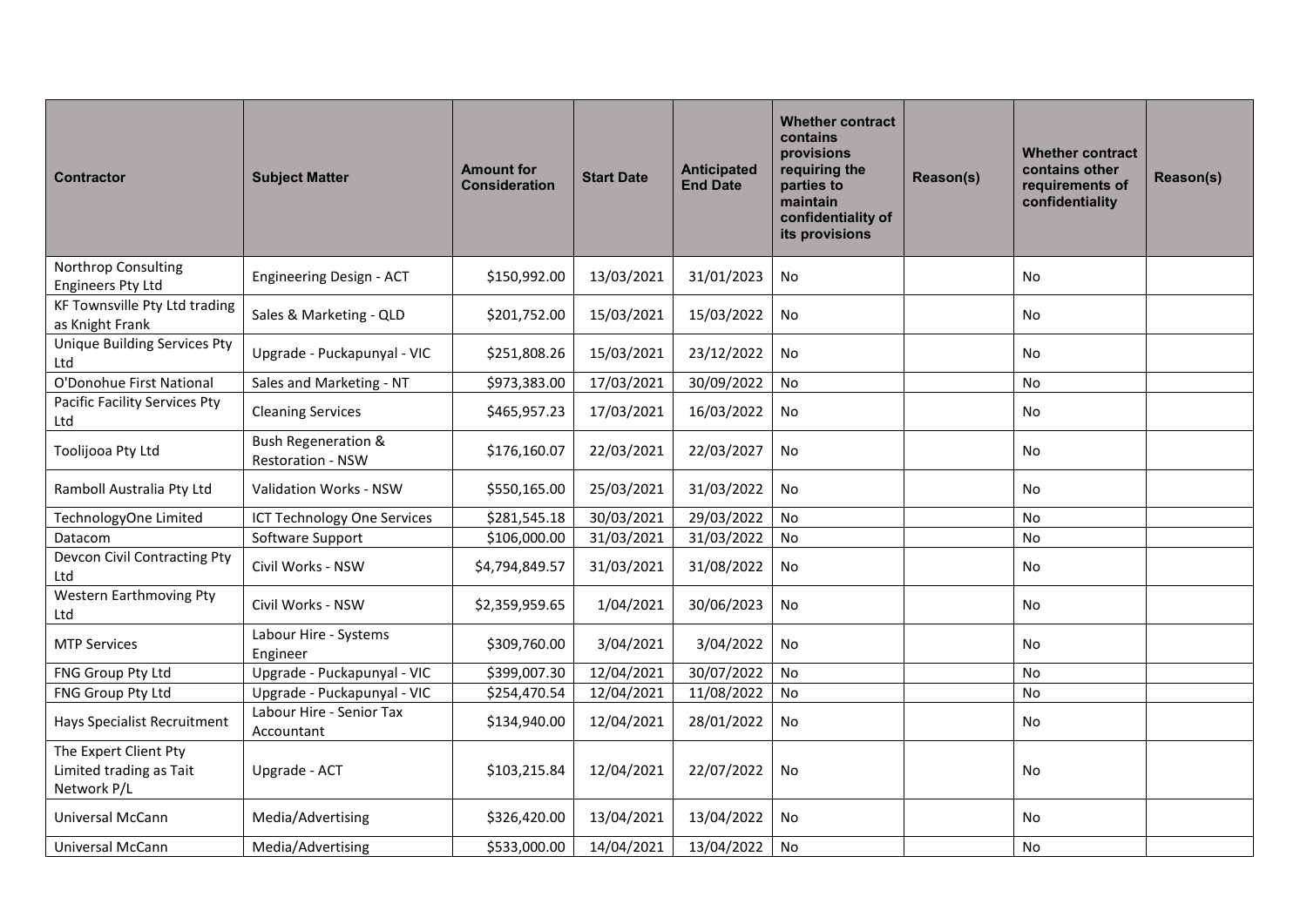| <b>Contractor</b>                   | <b>Subject Matter</b>                                      | <b>Amount for</b><br><b>Consideration</b> | <b>Start Date</b> | Anticipated<br><b>End Date</b> | <b>Whether contract</b><br>contains<br>provisions<br>requiring the<br>parties to<br>maintain<br>confidentiality of<br>its provisions | Reason(s)   | <b>Whether contract</b><br>contains other<br>requirements of<br>confidentiality | Reason(s) |
|-------------------------------------|------------------------------------------------------------|-------------------------------------------|-------------------|--------------------------------|--------------------------------------------------------------------------------------------------------------------------------------|-------------|---------------------------------------------------------------------------------|-----------|
| Niltech Consulting Pty Ltd          | <b>Finance System Services</b>                             | \$403,480.00                              | 28/04/2021        | 15/04/2022                     | No                                                                                                                                   |             | No                                                                              |           |
| Datacom                             | <b>ICT Cisco Smartnet</b>                                  | \$173,223.00                              | 29/04/2021        | 28/04/2022                     | No                                                                                                                                   |             | No                                                                              |           |
| Jacobs Group (Australia) Pty<br>Ltd | Design Consultancy - VIC                                   | \$174,247.70                              | 30/04/2021        | 30/04/2022                     | <b>No</b>                                                                                                                            |             | No.                                                                             |           |
| <b>Capital Analytics</b>            | Labour Hire - Business Analyst                             | \$331,320.00                              | 4/05/2021         | 4/11/2022                      | <b>No</b>                                                                                                                            |             | No                                                                              |           |
| Informatech Pty Ltd                 | Labour Hire - Networks<br>Engineer                         | \$288,684.00                              | 5/05/2021         | 30/06/2022                     | No                                                                                                                                   |             | No                                                                              |           |
| Cav Building Group Pty Ltd          | Upgrade Works - Sydney -<br><b>NSW</b>                     | \$611,745.00                              | 10/05/2021        | 26/11/2022                     | No                                                                                                                                   |             | No                                                                              |           |
| Cav Building Group Pty Ltd          | Upgrade Works - Sydney -<br><b>NSW</b>                     | \$242,745.00                              | 10/05/2021        | 24/09/2022                     | No                                                                                                                                   |             | No                                                                              |           |
| Jacobs Group (Australia) Pty<br>Ltd | Civil Engineering -VIC                                     | \$466,919.20                              | 11/05/2021        | 31/01/2023                     | No                                                                                                                                   |             | No                                                                              |           |
| <b>Recruitment Hive</b>             | Labour Hire - Test Analyst                                 | \$217,800.00                              | 17/05/2021        | 30/06/2022                     | No                                                                                                                                   |             | No                                                                              |           |
| JBS & G Australia Pty Ltd           | <b>Contamination Assessment -</b><br><b>ACT</b>            | \$104,610.00                              | 25/05/2021        | 24/05/2022                     | Yes                                                                                                                                  | Privacy Act | No                                                                              |           |
| Top Gun Project Services Pty<br>Ltd | Landscaping - QLD                                          | \$159,683.93                              | 31/05/2021        | 27/11/2022                     | No                                                                                                                                   |             | No                                                                              |           |
| <b>Billigence Pty Ltd</b>           | <b>Business Intelligence</b><br><b>Consulting Services</b> | \$423,443.00                              | 1/06/2021         | 1/04/2022                      | No                                                                                                                                   |             | No                                                                              |           |
| <b>Recruitment Hive</b>             | Labour Hire - Test Analyst                                 | \$265,570.00                              | 1/06/2021         | 2/08/2022                      | No                                                                                                                                   |             | <b>No</b>                                                                       |           |
| Trustwave                           | ICT Security Advisory Services                             | \$131,670.00                              | 7/06/2021         | 28/06/2022                     | No                                                                                                                                   |             | No                                                                              |           |
| Ultra Building Works Pty Ltd        | <b>Building Works - NSW</b>                                | \$251,661.02                              | 15/06/2021        | 14/06/2022                     | No                                                                                                                                   |             | No                                                                              |           |
| Recruitment Hive                    | Labour Hire - Business<br>Analyst                          | \$293,268.80                              | 19/06/2021        | 18/07/2022                     | No                                                                                                                                   |             | No                                                                              |           |
| Form Projects Pty Ltd               | Upgrade - ACT                                              | \$2,017,287.98                            | 21/06/2021        | 15/11/2022                     | No                                                                                                                                   |             | No                                                                              |           |
| Sententia Consulting                | Risk Management Framework<br>Review                        | \$143,821.38                              | 21/06/2021        | 20/06/2022                     | No                                                                                                                                   |             | No                                                                              |           |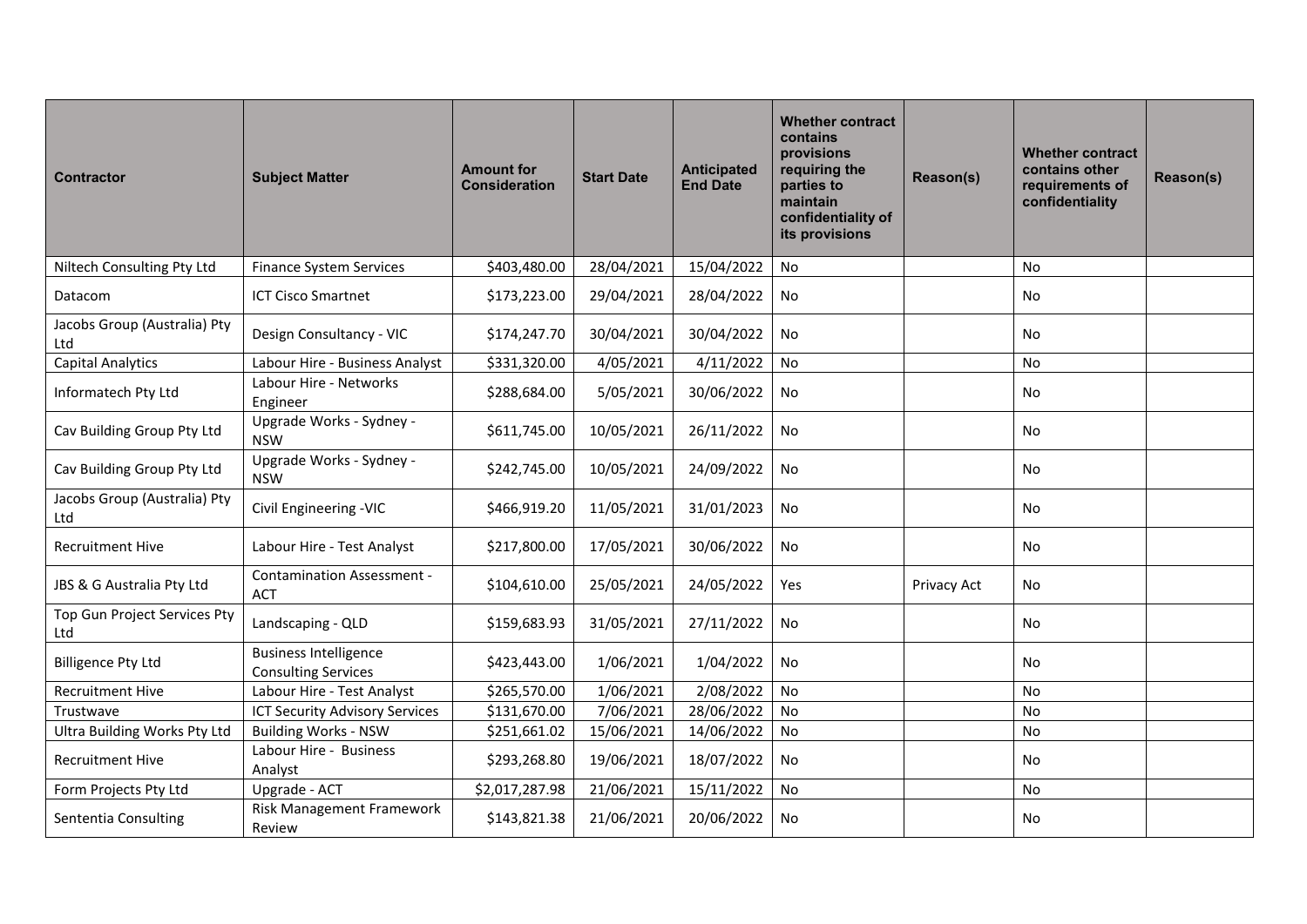| <b>Contractor</b>                   | <b>Subject Matter</b>                                        | <b>Amount for</b><br><b>Consideration</b> | <b>Start Date</b> | Anticipated<br><b>End Date</b> | <b>Whether contract</b><br>contains<br>provisions<br>requiring the<br>parties to<br>maintain<br>confidentiality of<br>its provisions | Reason(s) | <b>Whether contract</b><br>contains other<br>requirements of<br>confidentiality | Reason(s) |
|-------------------------------------|--------------------------------------------------------------|-------------------------------------------|-------------------|--------------------------------|--------------------------------------------------------------------------------------------------------------------------------------|-----------|---------------------------------------------------------------------------------|-----------|
| Cav Building Group Pty Ltd          | Heritage Builders - Sydney -<br><b>NSW</b>                   | \$100,000.00                              | 22/06/2021        | 21/06/2023                     | No                                                                                                                                   |           | No                                                                              |           |
| JG King Pty Ltd                     | Construction - VIC                                           | \$2,645,934.00                            | 24/06/2021        | 23/12/2022                     | No                                                                                                                                   |           | No                                                                              |           |
| Devcon Civil Contracting Pty<br>Ltd | Civil works - NSW                                            | \$4,853,544.30                            | 25/06/2021        | 30/09/2022                     | No                                                                                                                                   |           | No                                                                              |           |
| CBRCyber                            | IT Equipment - ACT                                           | \$275,692.79                              | 1/07/2021         | 31/05/2022                     | No                                                                                                                                   |           | No                                                                              |           |
| CBRCyber                            | Citrix Server                                                | \$202,730.21                              | 1/07/2021         | 30/06/2024                     | No                                                                                                                                   |           | No                                                                              |           |
| Gartner Australasia Pty Ltd         | Membership Renewal                                           | \$161,100.00                              | 1/07/2021         | 30/06/2023                     | No                                                                                                                                   |           | No                                                                              |           |
| Informatech Pty Ltd                 | Labour Hire - IT Platforms<br><b>Windows Specialist</b>      | \$342,144.00                              | 1/07/2021         | 30/06/2022                     | No                                                                                                                                   |           | No                                                                              |           |
| Point Parking Pty Ltd               | Office Accommodation - QLD                                   | \$144,457.00                              | 1/07/2021         | 30/06/2022                     | <b>No</b>                                                                                                                            |           | No                                                                              |           |
| <b>Point River Networks</b>         | IT Equipment - ACT                                           | \$328,372.83                              | 1/07/2021         | 31/05/2022                     | No                                                                                                                                   |           | No                                                                              |           |
| <b>Recruitment Hive</b>             | Labour Hire - .NET Developer                                 | \$328,464.00                              | 1/07/2021         | 30/06/2022                     | No                                                                                                                                   |           | No                                                                              |           |
| <b>Recruitment Hive</b>             | Labour Hire - Senior Analyst<br>Programmer                   | \$318,621.60                              | 1/07/2021         | 30/06/2022                     | No                                                                                                                                   |           | No                                                                              |           |
| <b>Recruitment Hive</b>             | Labour Hire - Senior. Net<br>Developer                       | \$310,684.00                              | 1/07/2021         | 30/06/2022                     | No                                                                                                                                   |           | No                                                                              |           |
| <b>Recruitment Hive</b>             | Labour Hire - Test Manager                                   | \$295,552.00                              | 1/07/2021         | 30/06/2022                     | No                                                                                                                                   |           | No                                                                              |           |
| <b>Recruitment Hive</b>             | Labour Hire - Business<br>Analyst                            | \$288,992.00                              | 1/07/2021         | 30/06/2022                     | No                                                                                                                                   |           | No                                                                              |           |
| <b>Recruitment Hive</b>             | Labour Hire - Project Manager                                | \$278,680.00                              | 1/07/2021         | 2/08/2022                      | No                                                                                                                                   |           | No                                                                              |           |
| <b>Recruitment Hive</b>             | Labour Hire - Junior IT<br><b>Operations Project Manager</b> | \$155,520.00                              | 1/07/2021         | 20/06/2022                     | No                                                                                                                                   |           | No                                                                              |           |
| Ramboll Australia Pty Ltd           | Development and<br>Construction - NSW                        | \$258,038.00                              | 4/07/2021         | 31/03/2022                     | No                                                                                                                                   |           | No                                                                              |           |
| Hudson Global Pty Ltd               | Labour Hire - Technical Writer                               | \$235,224.00                              | 5/07/2021         | 5/07/2022                      | No                                                                                                                                   |           | No                                                                              |           |
| Kognent Pty Ltd                     | <b>WHS eLearning Resources</b>                               | \$175,000.00                              | 5/07/2021         | 4/07/2022                      | No                                                                                                                                   |           | No                                                                              |           |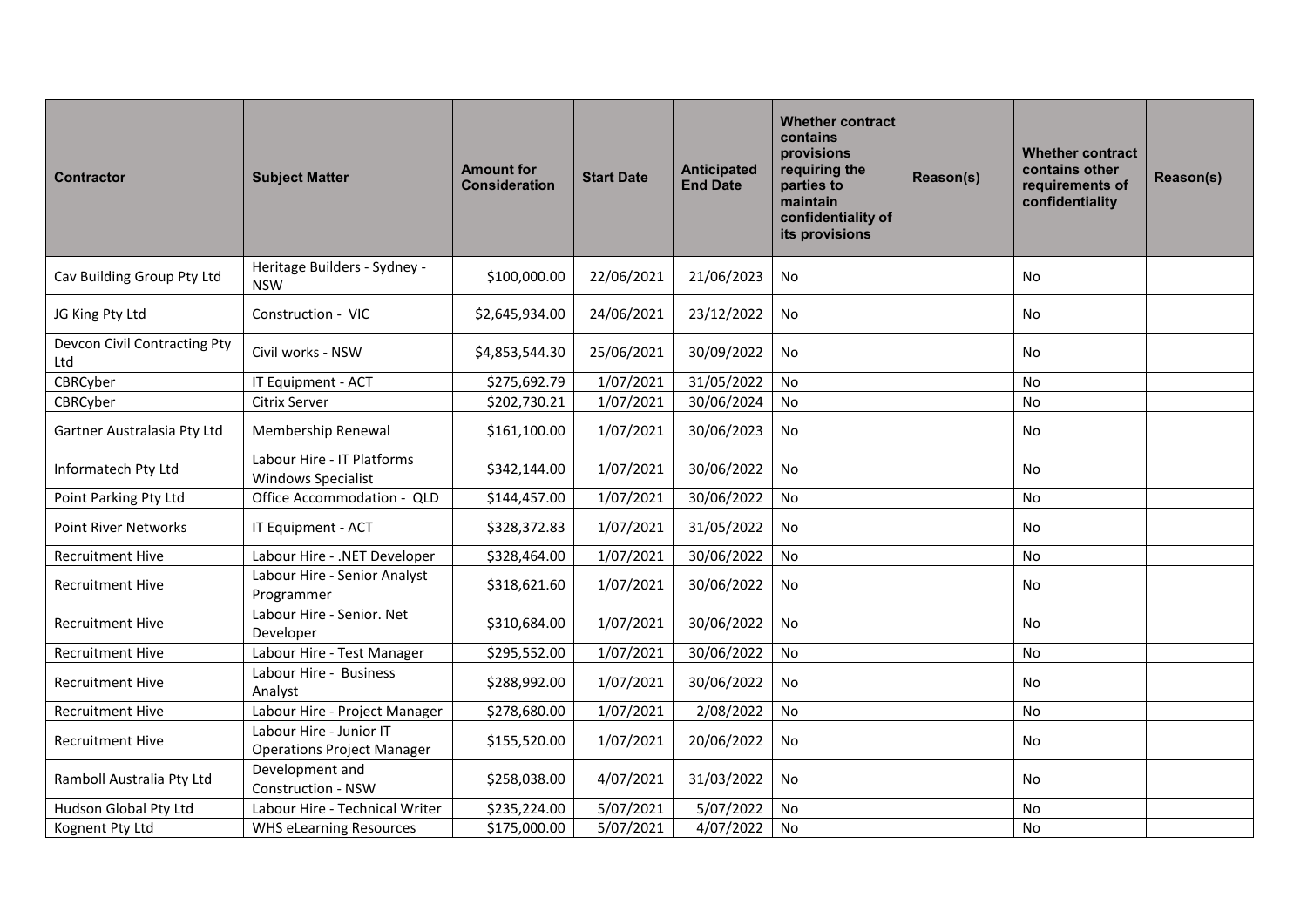| <b>Contractor</b>                               | <b>Subject Matter</b>                        | <b>Amount for</b><br><b>Consideration</b> | <b>Start Date</b> | <b>Anticipated</b><br><b>End Date</b> | <b>Whether contract</b><br>contains<br>provisions<br>requiring the<br>parties to<br>maintain<br>confidentiality of<br>its provisions | Reason(s) | <b>Whether contract</b><br>contains other<br>requirements of<br>confidentiality | Reason(s) |
|-------------------------------------------------|----------------------------------------------|-------------------------------------------|-------------------|---------------------------------------|--------------------------------------------------------------------------------------------------------------------------------------|-----------|---------------------------------------------------------------------------------|-----------|
| <b>Recruitment Hive</b>                         | Labour Hire - Java Developer                 | \$300,822.40                              | 5/07/2021         | 5/07/2022                             | No                                                                                                                                   |           | No                                                                              |           |
| <b>Exclaim IT</b>                               | Labour Hire - Business Analyst               | \$368,992.00                              | 12/07/2021        | 25/10/2022                            | <b>No</b>                                                                                                                            |           | <b>No</b>                                                                       |           |
| CA Property Group Pty Ltd                       | Builder Upgrade - VIC                        | \$668,133.40                              | 26/07/2021        | 16/12/2022                            | No                                                                                                                                   |           | <b>No</b>                                                                       |           |
| FNG Group Pty Ltd                               | Upgrade - Puckapunyal - VIC                  | \$458,225.35                              | 26/07/2021        | 10/12/2022                            | No                                                                                                                                   |           | No                                                                              |           |
| Calibre                                         | Civil Design and Traffic - ACT               | \$458,065.30                              | 2/08/2021         | 2/08/2023                             | <b>No</b>                                                                                                                            |           | No                                                                              |           |
| Hudson Global Pty Ltd                           | Labour Hire - Content Writer                 | \$277,992.00                              | 3/08/2021         | 3/08/2022                             | No                                                                                                                                   |           | No                                                                              |           |
| <b>BCA Certifiers Australia</b>                 | Certifier Title Assessor - ACT               | \$127,765.00                              | 4/08/2021         | 31/12/2023                            | No                                                                                                                                   |           | No                                                                              |           |
| <b>Recruitment Hive</b>                         | Labour Hire - Project Manager                | \$290,822.40                              | 4/08/2021         | 3/08/2022                             | No                                                                                                                                   |           | No                                                                              |           |
| <b>Leader Security Electronics</b><br>Pty Ltd   | Security Monitoring Services -<br><b>ACT</b> | \$214,912.50                              | 9/08/2021         | 10/08/2023                            | No                                                                                                                                   |           | <b>No</b>                                                                       |           |
| Devcon Civil Contracting Pty<br>Ltd             | Civil works - NSW                            | \$1,438,135.18                            | 12/08/2021        | 23/05/2023                            | No                                                                                                                                   |           | No                                                                              |           |
| Case Meallin VIC Pty Ltd                        | <b>External Development</b><br>Director      | \$248,361.50                              | 16/08/2021        | 28/02/2022                            | No                                                                                                                                   |           | No                                                                              |           |
| Optus Networks Pty Ltd,<br>trading as Trustwave | <b>IT Security Framework</b>                 | \$110,000.00                              | 18/08/2021        | 30/06/2022                            | No                                                                                                                                   |           | <b>No</b>                                                                       |           |
| Cunneen Pty Ltd                                 | Signage - NSW                                | \$109,835.00                              | 30/08/2021        | 10/06/2022                            | No                                                                                                                                   |           | No                                                                              |           |
| Craig & Rhodes Pty Ltd                          | Design and Construction -<br><b>NSW</b>      | \$359,298.50                              | 31/08/2021        | 31/08/2023                            | No                                                                                                                                   |           | No                                                                              |           |
| Datacom                                         | <b>ICT Services</b>                          | \$184,966.08                              | 1/09/2021         | 31/08/2022                            | No                                                                                                                                   |           | No                                                                              |           |
| Hewlett-Packard Australia                       | ICT equipment                                | \$103,314.20                              | 1/09/2021         | 31/08/2022                            | No                                                                                                                                   |           | No                                                                              |           |
| NTT Australia Pty Ltd                           | Microsoft Enterprise<br>Agreement            | \$2,003,363.19                            | 1/09/2021         | 1/09/2024                             | No                                                                                                                                   |           | No                                                                              |           |
| FNG Group Pty Ltd                               | Upgrade - Puckapunyal - VIC                  | \$539,771.08                              | 6/09/2021         | 10/12/2022                            | No                                                                                                                                   |           | <b>No</b>                                                                       |           |
| PTM Group Pty Ltd                               | Design and Construction - NT                 | \$5,040,606.00                            | 9/09/2021         | 28/03/2022                            | <b>No</b>                                                                                                                            |           | No                                                                              |           |
| PBS Building (ACT) Pty Ltd                      | Civil Construction - ACT                     | \$32,978,231.59                           | 10/09/2021        | 31/08/2023                            | No                                                                                                                                   |           | No                                                                              |           |
| <b>Recruitment Hive</b>                         | Labour Hire - Business<br>Process Analyst    | \$337,992.00                              | 14/09/2021        | 13/09/2022                            | No                                                                                                                                   |           | No                                                                              |           |
| FNG Group Pty Ltd                               | Upgrade - Puckapunyal - VIC                  | \$361,151.04                              | 20/09/2021        | 10/12/2022                            | No                                                                                                                                   |           | <b>No</b>                                                                       |           |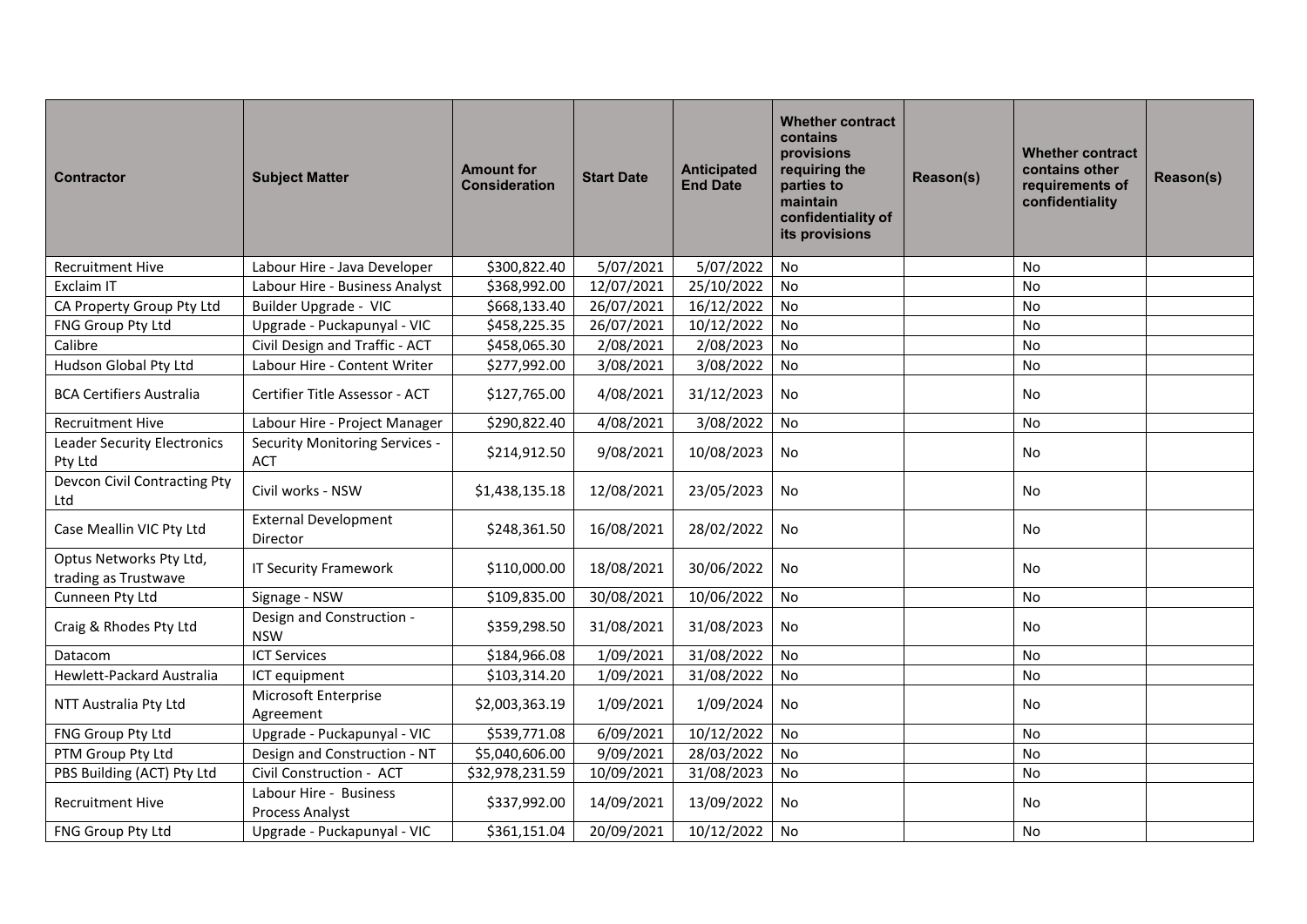| <b>Contractor</b>                                 | <b>Subject Matter</b>                                        | <b>Amount for</b><br><b>Consideration</b> | <b>Start Date</b> | Anticipated<br><b>End Date</b> | <b>Whether contract</b><br>contains<br>provisions<br>requiring the<br>parties to<br>maintain<br>confidentiality of<br>its provisions | Reason(s)                  | <b>Whether contract</b><br>contains other<br>requirements of<br>confidentiality | Reason(s) |
|---------------------------------------------------|--------------------------------------------------------------|-------------------------------------------|-------------------|--------------------------------|--------------------------------------------------------------------------------------------------------------------------------------|----------------------------|---------------------------------------------------------------------------------|-----------|
|                                                   | Masterplanning,                                              |                                           |                   |                                |                                                                                                                                      |                            |                                                                                 |           |
| <b>Tait Network</b>                               | TownPlanning and                                             | \$297,000.00                              | 21/09/2021        | 20/09/2022                     | No                                                                                                                                   |                            | No                                                                              |           |
|                                                   | Landscaping Design - ACT<br>Civil Construction - QLD         |                                           |                   |                                | <b>No</b>                                                                                                                            |                            | No                                                                              |           |
| SEE Civil Pty Ltd                                 | <b>EPBC Preparation services -</b>                           | \$4,755,321.44                            | 22/09/2021        | 26/07/2023                     |                                                                                                                                      |                            |                                                                                 |           |
| WSP Australia Pty Ltd                             | <b>ACT</b>                                                   | \$174,697.60                              | 22/09/2021        | 21/09/2022                     | No                                                                                                                                   |                            | No                                                                              |           |
| <b>MTP Services</b>                               | Labour Hire - IT Platforms<br><b>Windows Specialist</b>      | \$288,684.00                              | 23/09/2021        | 23/09/2022                     | No                                                                                                                                   |                            | <b>No</b>                                                                       |           |
| <b>BMD Urban Pty Ltd</b>                          | Civil Construction - NT                                      | \$7,860,467.24                            | 28/09/2021        | 1/03/2024                      | No                                                                                                                                   |                            | No                                                                              |           |
| <b>IPFX Systems Limited</b>                       | Annual Maintenance and<br>support 2021-2022                  | \$112,582.98                              | 28/09/2021        | 27/09/2022                     | No                                                                                                                                   |                            | No                                                                              |           |
| AKJ Services Pty Ltd                              | Property Maintenance - NT                                    | \$132,075.90                              | 29/09/2021        | 31/05/2022                     | No                                                                                                                                   |                            | <b>No</b>                                                                       |           |
| Michael Page International<br>(Australia) Pty Ltd | Labour Hire - HR Strategist                                  | \$183,377.52                              | 29/09/2021        | 7/01/2022                      | <b>Yes</b>                                                                                                                           | Internal<br>Costing/Profit | No                                                                              |           |
| <b>Hays Specialist Recruitment</b>                | Labour Hire - Project<br>Manager                             | \$309,212.64                              | 5/10/2021         | 5/10/2022                      | <b>No</b>                                                                                                                            |                            | <b>No</b>                                                                       |           |
| Dialog Pty Ltd                                    | Labour Hire - Architecture<br><b>Support Analyst</b>         | \$277,992.00                              | 6/10/2021         | 6/10/2022                      | No                                                                                                                                   |                            | No                                                                              |           |
| Suthars Pty Ltd                                   | Architecture Corporate<br><b>Solutions Consultant Advice</b> | \$217,800.00                              | 7/10/2021         | 30/06/2022                     | No                                                                                                                                   |                            | No                                                                              |           |
| Informatech Pty Ltd                               | Labour Hire - Unix Systems<br>Administrator                  | \$281,600.00                              | 10/10/2021        | 10/10/2022                     | No                                                                                                                                   |                            | <b>No</b>                                                                       |           |
| <b>Blaze Business</b>                             | <b>Rent Review Services</b>                                  | \$107,910.00                              | 11/10/2021        | 10/10/2022                     | No                                                                                                                                   |                            | <b>No</b>                                                                       |           |
| Murphy Builders Qld Pty Ltd                       | Design and Construction -<br>QLD                             | \$3,688,562.49                            | 13/10/2021        | 18/11/2022                     | No                                                                                                                                   |                            | No                                                                              |           |
| Murphy Builders Qld Pty Ltd                       | Design and Construction -<br>QLD                             | \$5,575,813.44                            | 14/10/2021        | 29/07/2022                     | No                                                                                                                                   |                            | No                                                                              |           |
| Tzannes Associates Pty Ltd                        | Development and<br>Construction - NSW                        | \$314,726.64                              | 14/10/2021        | 13/10/2023                     | No                                                                                                                                   |                            | No                                                                              |           |
| Niltech Consulting Pty Ltd                        | Cloud migration services                                     | \$1,835,405.00                            | 25/10/2021        | 30/09/2023                     | No                                                                                                                                   |                            | No                                                                              |           |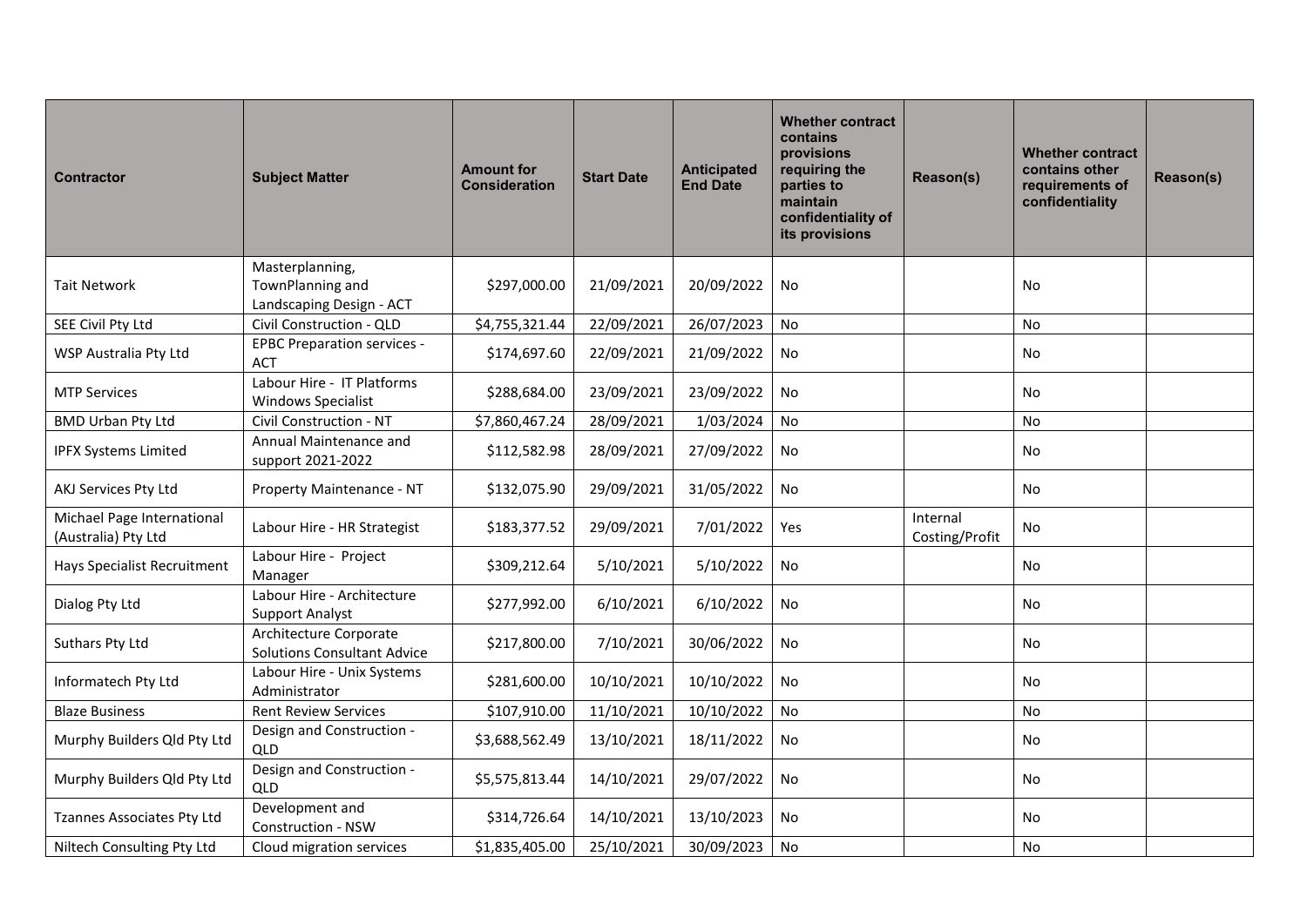| <b>Contractor</b>                                                      | <b>Subject Matter</b>                        | <b>Amount for</b><br><b>Consideration</b> | <b>Start Date</b> | <b>Anticipated</b><br><b>End Date</b> | <b>Whether contract</b><br>contains<br>provisions<br>requiring the<br>parties to<br>maintain<br>confidentiality of<br>its provisions | Reason(s)            | <b>Whether contract</b><br>contains other<br>requirements of<br>confidentiality | Reason(s)            |
|------------------------------------------------------------------------|----------------------------------------------|-------------------------------------------|-------------------|---------------------------------------|--------------------------------------------------------------------------------------------------------------------------------------|----------------------|---------------------------------------------------------------------------------|----------------------|
| Elysium Digital Pty Limited                                            | Labour Hire - Senior Solutions<br>Architect  | \$363,528.00                              | 1/11/2021         | 1/11/2022                             | No                                                                                                                                   |                      | <b>No</b>                                                                       |                      |
| Group 10 Consulting Pty Ltd                                            | <b>Advisory Services</b>                     | \$160,000.00                              | 1/11/2021         | 31/05/2022                            | Yes                                                                                                                                  | <b>Trade Secrets</b> | Yes                                                                             | <b>Trade Secrets</b> |
| Microsoft Pty Ltd                                                      | Microsoft Premier Support<br>2021-2022       | \$187,309.10                              | 1/11/2021         | 31/10/2022                            | No                                                                                                                                   |                      | <b>No</b>                                                                       |                      |
| SafeTCard Australia Pty Ltd                                            | <b>Personnel Security Monitoring</b>         | \$120,000.00                              | 1/11/2021         | 15/12/2022                            | No                                                                                                                                   |                      | No                                                                              |                      |
| Synergy                                                                | Review of Finance Function                   | \$110,550.00                              | 1/11/2021         | 30/06/2022                            | No                                                                                                                                   |                      | No                                                                              |                      |
| <b>WINDLE Pty Ltd</b>                                                  | Office Accommodation - NSW                   | \$189,000.00                              | 1/11/2021         | 1/11/2026                             | No                                                                                                                                   |                      | <b>No</b>                                                                       |                      |
| MCIT solutions Pty Ltd                                                 | Labour Hire - NET Developer                  | \$299,376.00                              | 8/11/2021         | 8/11/2022                             | No                                                                                                                                   |                      | No                                                                              |                      |
| Projex Building Group Pty<br>Ltd                                       | Upgrade Works - ACT                          | \$1,358,136.89                            | 8/11/2021         | 22/04/2022                            | <b>No</b>                                                                                                                            |                      | No                                                                              |                      |
| Hudson Global Pty Ltd                                                  | Labour Hire - Solutions<br>Architect         | \$391,072.00                              | 9/11/2021         | 9/05/2022                             | No                                                                                                                                   |                      | <b>No</b>                                                                       |                      |
| Jacobs Group (Australia) Pty<br>Ltd                                    | Development and<br><b>Construction - ACT</b> | \$649,045.97                              | 9/11/2021         | 1/12/2022                             | No                                                                                                                                   |                      | No                                                                              |                      |
| <b>Recruitment Hive</b>                                                | Labour Hire - Java Developer                 | \$310,068.00                              | 15/11/2021        | 14/11/2022                            | No                                                                                                                                   |                      | No                                                                              |                      |
| <b>Technology One Limited</b>                                          | SaaS Solution Cloud                          | \$2,479,675.00                            | 15/11/2021        | 15/11/2026                            | No                                                                                                                                   |                      | No                                                                              |                      |
| Northern Territory<br>Commercial Property Pty Ltd<br>t/as NTC Property | Sales & Marketing - NT                       | \$104,032.92                              | 19/11/2021        | 18/11/2022                            | No                                                                                                                                   |                      | <b>No</b>                                                                       |                      |
| Hirotec Maintenance Pty Ltd                                            | Upgrade - NSW                                | \$423,246.50                              | 22/11/2021        | 21/03/2023                            | No                                                                                                                                   |                      | <b>No</b>                                                                       |                      |
| <b>McMahon Services</b>                                                | Asbestos Removal - NT                        | \$197,864.87                              | 22/11/2021        | 19/09/2022                            | No                                                                                                                                   |                      | No                                                                              |                      |
| Icon                                                                   | Office Accommodation - ACT                   | \$225,546.42                              | 25/11/2021        | 28/02/2022                            | No                                                                                                                                   |                      | No                                                                              |                      |
| Projex Building Group Pty<br>Ltd                                       | Upgrade Works - ACT                          | \$212,293.20                              | 26/11/2021        | 31/03/2022                            | No                                                                                                                                   |                      | No                                                                              |                      |
| Eden Brae Holdings Pty Ltd                                             | Design and Construction -<br><b>NSW</b>      | \$3,906,056.05                            | 29/11/2021        | 30/09/2023                            | No                                                                                                                                   |                      | No                                                                              |                      |
| Hudson Global Pty Ltd                                                  | Labour Hire - Technology<br>Project Manager  | \$320,760.00                              | 29/11/2021        | 29/11/2022                            | No                                                                                                                                   |                      | <b>No</b>                                                                       |                      |